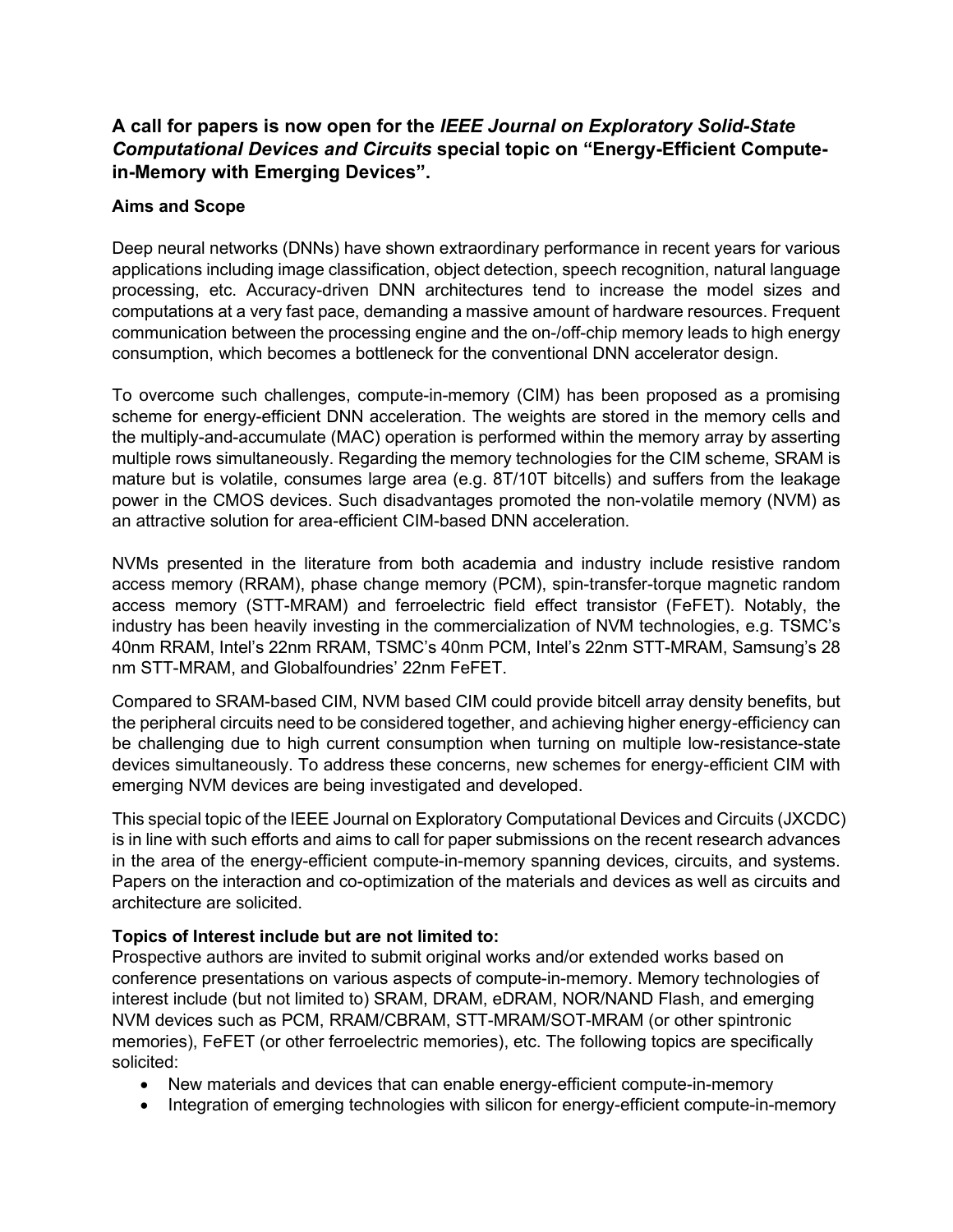- Crossbar array design and array-level demonstration for energy-efficient compute-inmemory
- Peripheral circuit design for energy-efficient compute-in-memory
- Architectural-level design for energy-efficient compute-in-memory
- Algorithms and hardware co-design for energy-efficient compute-in-memory
- Benchmarking simulators for energy-efficient compute-in-memory
- New applications for energy-efficient compute-in-memory beyond deep learning (e.g. combinatorial optimization, general purpose computing, etc.)

#### **Important Dates**

Open for Submission: May 15, 2022 Submission Deadline: July 15, 2022 First Notification: August 15, 2022 Revision Submission: September 1, 2022 Final Decision: September **15**, 2022 Publication Online: October 1, 2022

#### **Submission Guidelines**

**The IEEE Journal on Exploratory Solid-State Computational Devices and Circuits (JXCDC) IS AN OPEN ACCESS ONLY PUBLICATION**: Charge for Authors: \$1,850 USD per paper with the following discounts:

IEEE Members receive a 5% discount. IEEE Society Members receive a 20% discount. These discounts cannot be combined.

Paper submissions must be done through the ScholarOne Manuscripts website: <https://mc.manuscriptcentral.com/jxcdc>

Guidelines for papers and supplementary materials, as well as a paper template, are provided at this website.

Inquiries for the JxCDC Journal should be sent to: JXCDC@IEEE.ORG

### **Guest Editor**

**Jae-sun Seo,** Arizona State University, [jaesun.seo@asu.edu](mailto:jaesun.seo@asu.edu)

#### **Editor-in-Chief**

**Azad Naeemi**, Georgia Institute of Technology, [azad@gatech.edu](mailto:azad@gatech.edu)

#### **JxCDC is sponsored by:**

Solid-State Circuits Society Magnetics Society Circuits & Systems Society Council on Electronic Design Automation Electron Devices Society